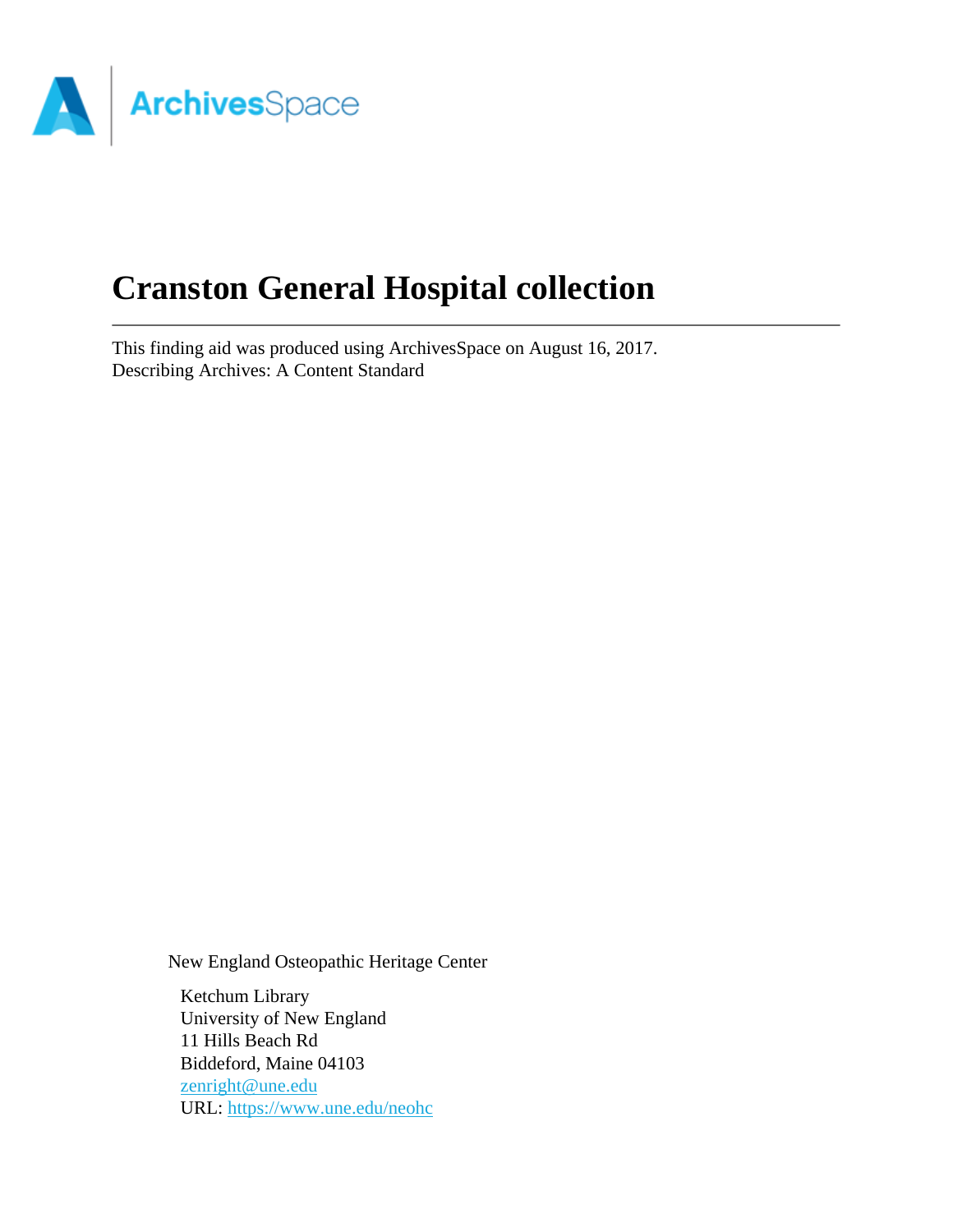# <span id="page-1-0"></span>**Table of Contents**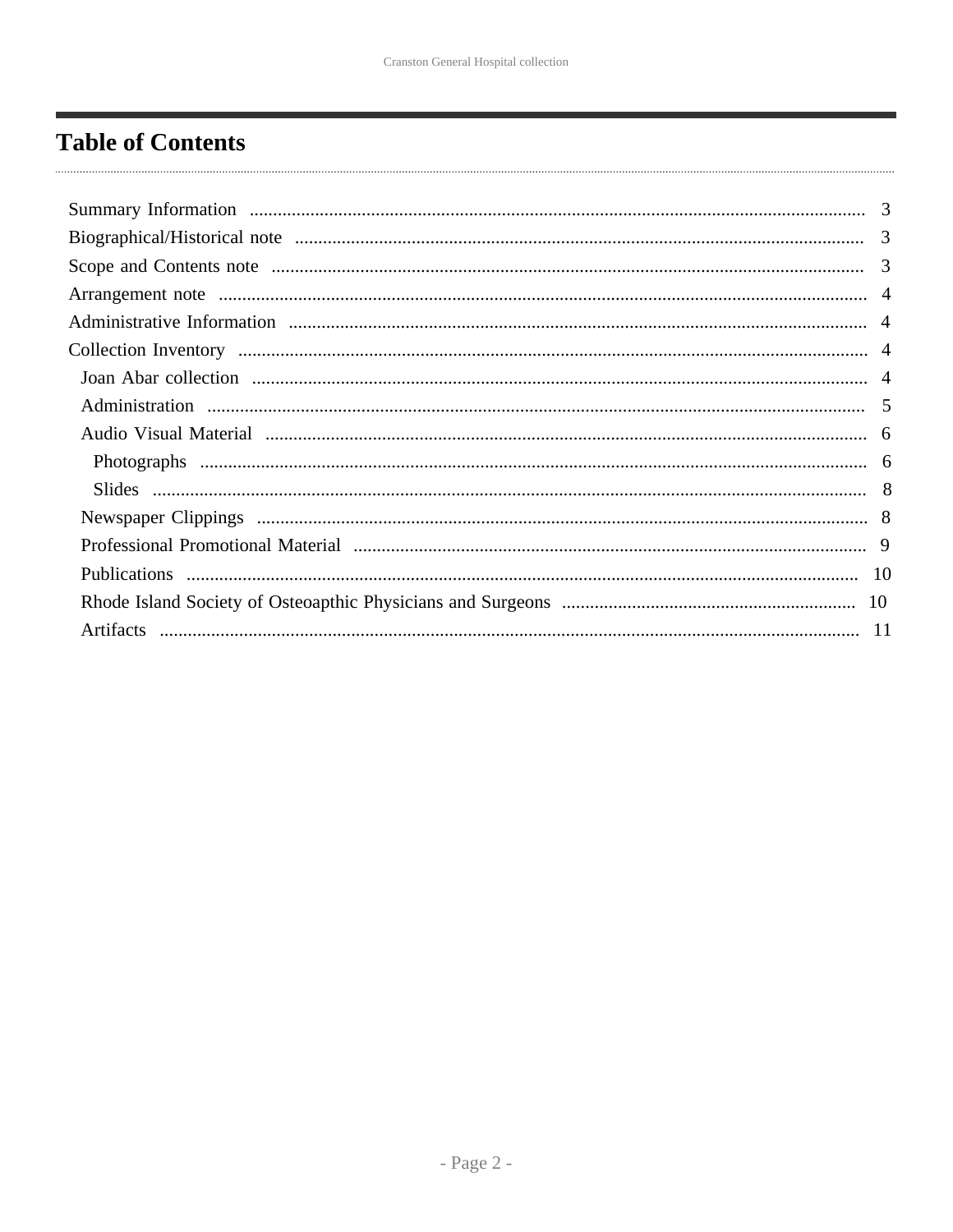<span id="page-2-0"></span>

|  | <b>Summary Information</b> |
|--|----------------------------|
|--|----------------------------|

| <b>Repository:</b>                  | New England Osteopathic Heritage Center                             |
|-------------------------------------|---------------------------------------------------------------------|
|                                     |                                                                     |
| <b>Title:</b>                       | <b>Cranston General Hospital collection</b>                         |
| ID:                                 | 0001                                                                |
| Date [inclusive]:                   | 1933-1995                                                           |
| <b>Physical Description:</b>        | 3.5 Cubic Feet 1 records carton, 2 document cases, 2 oversize boxes |
| Language of the<br><b>Material:</b> | English                                                             |

**^** [Return to Table of Contents](#page-1-0)

### <span id="page-2-1"></span>**Biographical/Historical note**

Cranston General Hospital was established in 1933 as the Ostepathic Hospital of Rhode Island. Twelve osteopaths pooled their resources to purchase a mansion on Broad St. in Cranston, Rhode Island. The original hospital had 6 physicians, 12 nurses and could house 18 patients. The hospital grew steadily through the 1940s, 1950s, and 1960s adding new wings in 1954, 1961, 1963, 1967, and 1979. In 1947 the hospital became Osteopathic General Hospital, and in 1971 the Cranston General Hospital. The hospital closed September 20, 1993 due to bankruptcy.

**^** [Return to Table of Contents](#page-1-0)

### <span id="page-2-2"></span>**Scope and Contents note**

The Cranston General Hospital collection consists of 15 series. The Joan Abar collection consists of records collected by Dr. Joan Abar and added to the Cranston General Hospital when donated to NEOHC and includes primarliy newspaper clippings, photographs, and records relating to the hospital chapel. The largest seriesin the Cranston General Hospital collection are newspaper clippings, photographs, and administrative records. A large portion of the records in the collection relate to fundraising and expansion efforts throughout the existence of the hospital.

#### **^** [Return to Table of Contents](#page-1-0)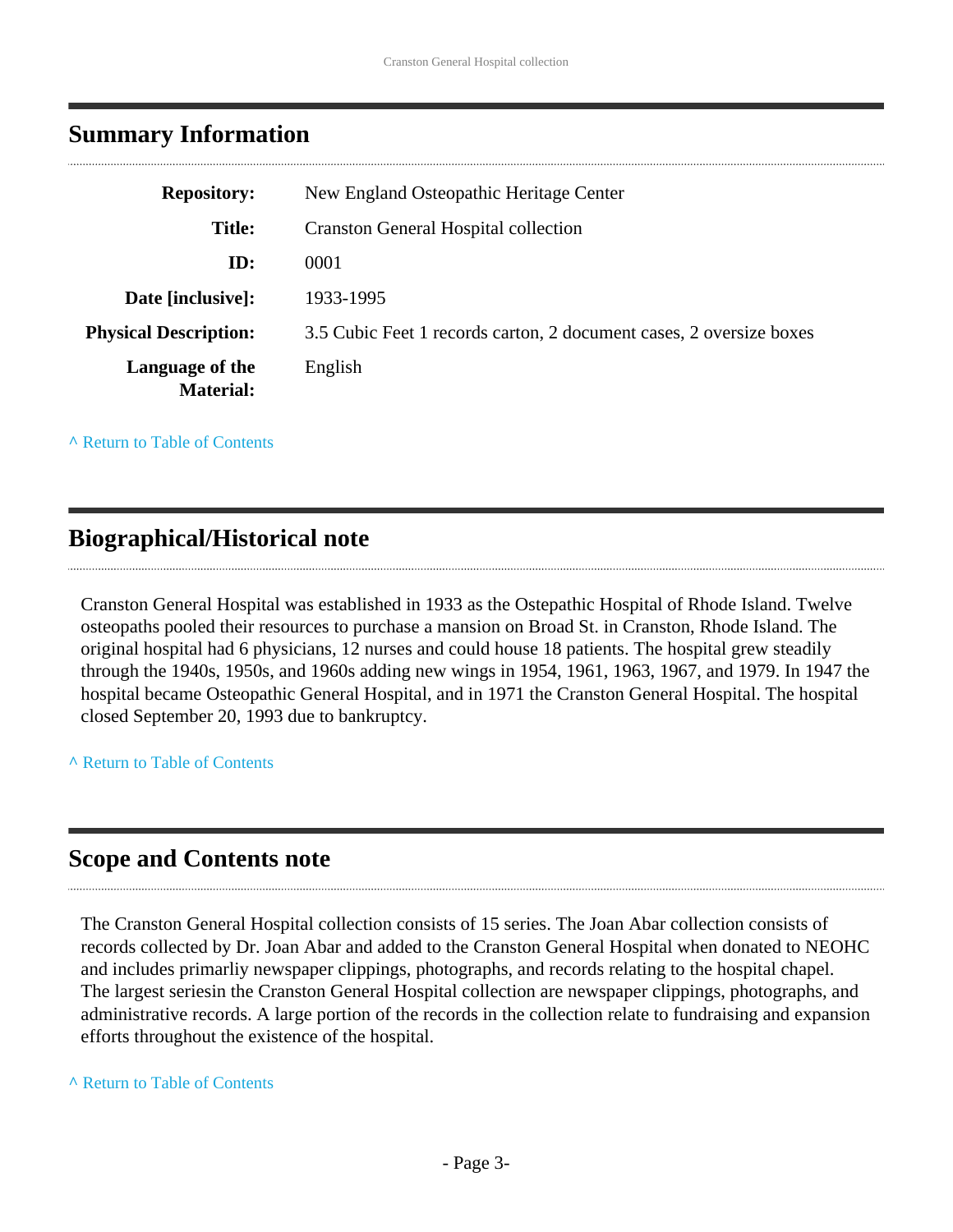### <span id="page-3-0"></span>**Arrangement note**

The original order of the collection has, to a large extent, been preserved.The records collected by Dr. Joan Abar have been kept separate and in their own series. Administrative records have been grouped together under their own series.

**^** [Return to Table of Contents](#page-1-0)

# <span id="page-3-1"></span>**Administrative Information**

#### **Publication Statement**

New England Osteopathic Heritage Center

Ketchum Library University of New England 11 Hills Beach Rd Biddeford, Maine 04103 [zenright@une.edu](mailto:zenright@une.edu) URL:<https://www.une.edu/neohc>

#### **^** [Return to Table of Contents](#page-1-0)

### <span id="page-3-2"></span>**Collection Inventory**

#### <span id="page-3-3"></span>**Joan Abar collection**

| <b>Title/Description</b>                                  | <b>Instances</b> |          |
|-----------------------------------------------------------|------------------|----------|
| Chapel Dedication, 1979<br>Physical Description: 1 folder | Box 1            | Folder 1 |
| Clippings, 1973-1980, undated                             | Box 1            | Folder 2 |
| Physical Description: 3 folders                           | Box 1            | Folder 3 |
|                                                           | Box 1            | Folder 4 |
| Ephemera, 1977-1983                                       | Box 1            | Folder 5 |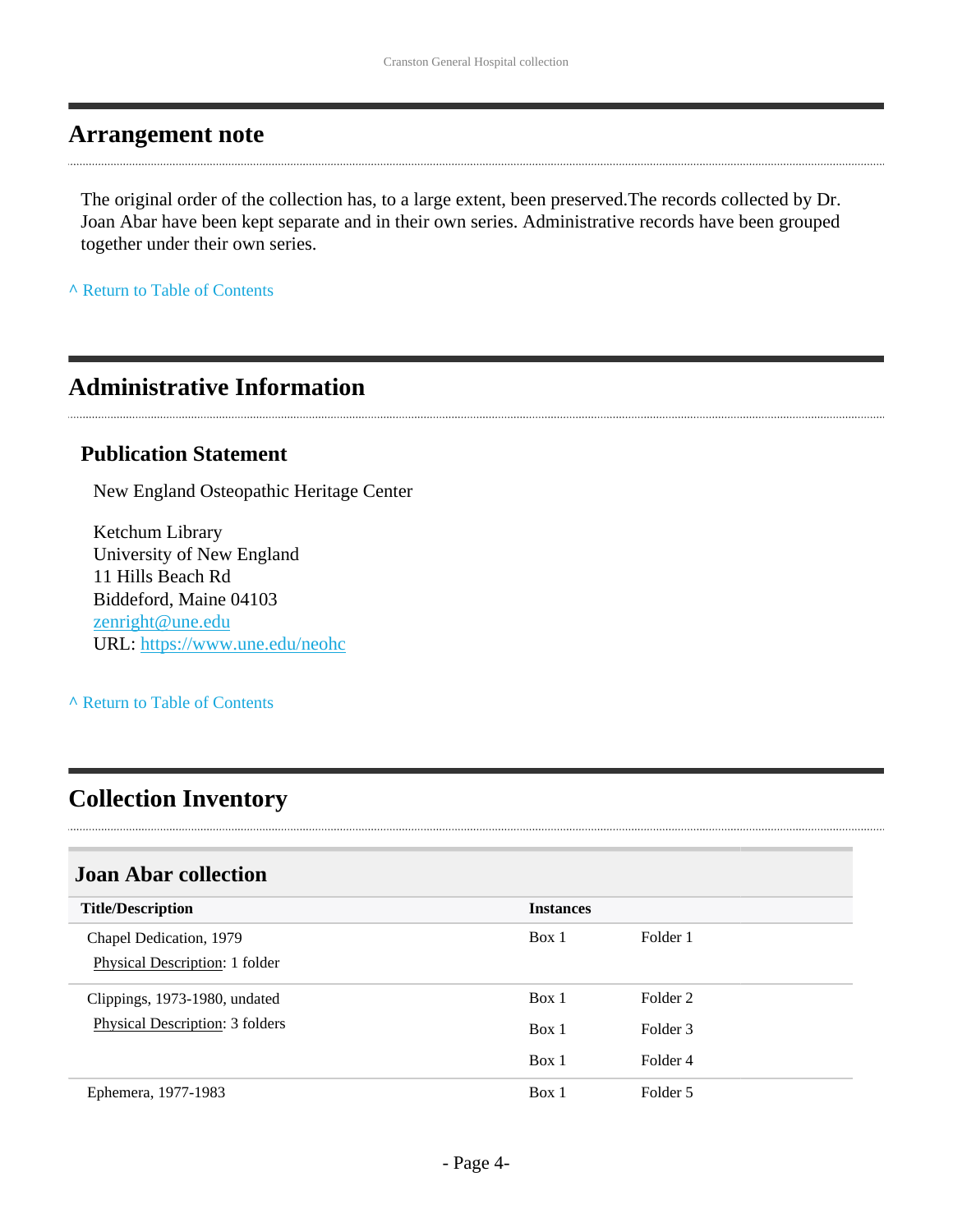| "Introducing Cranston General Hospital", circa 1971<br><b>Physical Description: 1 folder</b> | Box 1 | Folder 6            |
|----------------------------------------------------------------------------------------------|-------|---------------------|
| Photographs, 1977, undated<br><b>Physical Description: 1 folder</b>                          | Box 1 | Folder <sub>7</sub> |
| Publications, 1978-1992<br><b>Physical Description: 1 folder</b>                             | Box 1 | Folder 8            |

#### **^** [Return to Table of Contents](#page-1-0)

Physical Description: 1 folder

### <span id="page-4-0"></span>**Administration**

| <b>Title/Description</b>               | <b>Instances</b> |                      |
|----------------------------------------|------------------|----------------------|
| Annual Reports, 1950-1983              | Box 1            | Folder <sub>9</sub>  |
| Physical Description: 1 folder         |                  |                      |
|                                        | Box 1            | Folder 10            |
| Application for Expansion, 1973        |                  |                      |
| Physical Description: 1 folder         |                  |                      |
| Board of Trustees, 1971-1972           | Box 1            | <b>Box 11</b>        |
| Physical Description: 1 folder         |                  |                      |
|                                        | Box 1            | Folder 12            |
| Certificates, Blank, undated           |                  |                      |
| Physical Description: 1 folder         |                  |                      |
| Closing, 1993                          | Box 1            | Folder 13            |
| Physical Description: 1 folder         |                  |                      |
|                                        |                  |                      |
| Fundraising, 1962-circa 1980           | Box 1            | Folder 15            |
| Physical Description: 2 folders        | Box 1            | Folder 14            |
| Mission and Role, 1974                 | Box 1            | Folder 16            |
| Physical Description: 1 folder         |                  |                      |
|                                        | Box 1            | Folder 17            |
| Outpatient Laboratory Test Sheet, 1990 |                  |                      |
| Physical Description: 1 folder         |                  |                      |
| Patient Questionaires, 1978-1980       | Box 1            | Folder 18            |
| Physical Description: 1 folder         |                  |                      |
|                                        | Box 1            | Folder 19            |
| Rate Increase, 1974                    |                  |                      |
| Physical Description: 1 folder         |                  |                      |
| Rhode Island Hospital Trust Co., 1952  | Box 1            | Folder <sub>20</sub> |
| Physical Description: 1 folder         |                  |                      |
|                                        |                  |                      |
| Stationary, undated                    | Box 1            | Folder 21            |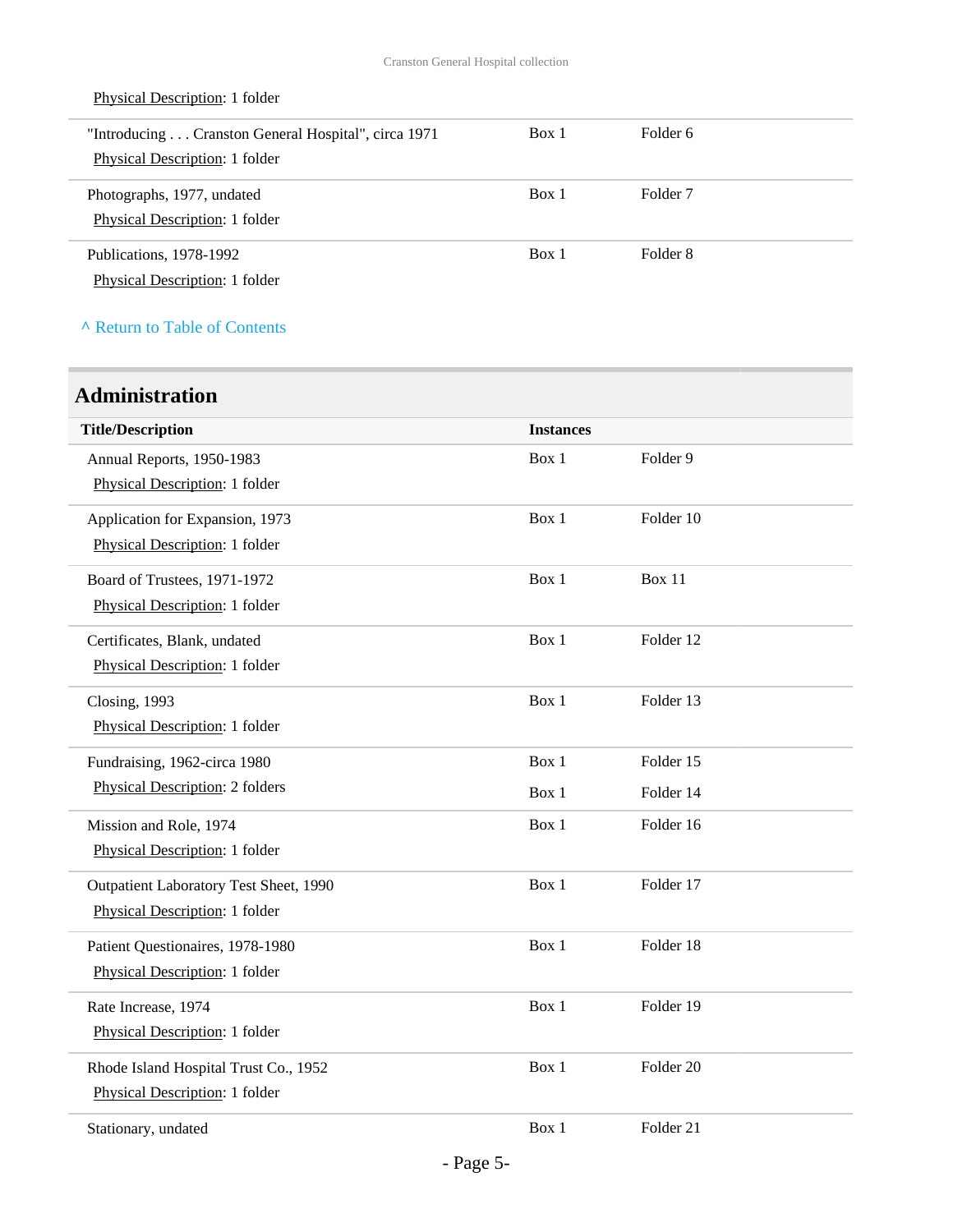#### Physical Description: 1 folder

#### **^** [Return to Table of Contents](#page-1-0)

### <span id="page-5-0"></span>**Audio Visual Material**

# <span id="page-5-1"></span>**Photographs**

| <b>Title/Description</b>                              | <b>Instances</b> |                      |
|-------------------------------------------------------|------------------|----------------------|
| Bell Ringer Award Presentation, 1975                  | Box 2            | Folder <sub>22</sub> |
| Physical Description: 1 folder                        |                  |                      |
| Campaign Volunteer Rally at Colonial Hilton, 1977     | Box 2            | Folder <sub>23</sub> |
| Physical Description: 1 folder                        |                  |                      |
| Construction, 1963-1978                               | Box 2            | Folder 24            |
| Physical Description: 1 folder                        |                  |                      |
| Dedication of DeMuro Unit, 1972                       | Box 2            | Folder <sub>25</sub> |
| Physical Description: 1 folder                        |                  |                      |
| Dedication of Morgan Wing, 1963                       | Box 2            | Folder 26            |
| Physical Description: 1 folder                        |                  |                      |
| Dedication of New Wing, 16 September 1979             | Box 2            | Folder 27            |
| Physical Description: 1 folder                        |                  |                      |
| Dedication of SCU, 1970                               | Box 2            | Folder 28            |
| Physical Description: 1 folder                        |                  |                      |
| Expansion, 1958-1967                                  | Box 2            | Folder 29            |
| Physical Description: 1 folder                        |                  |                      |
| Exteriors and Staff, 1938-1968                        | Box 2            | Folder 30            |
| Physical Description: 1 folder                        |                  |                      |
| Fund Drive for Addition and Removal of Trailers, 1977 | Box 2            | Folder 31            |
| Physical Description: 1 folder                        |                  |                      |
| Groundbreaking, 20 April 1978                         | Box 2            | Folder 32            |
| Physical Description: 1 folder                        |                  |                      |
| Harold Sawyer, Trustee, Testimonial, 1955             | Box 2            | Folder 33            |
| Physical Description: 1 folder                        |                  |                      |
| Interiors, circa 1950-circa 1980                      | Box 2            | Folder 34            |
| Physical Description: 1 folder                        |                  |                      |
| Interiors and Exteriors, circa 1930-circa 1960        | Box 2            | Folder 35            |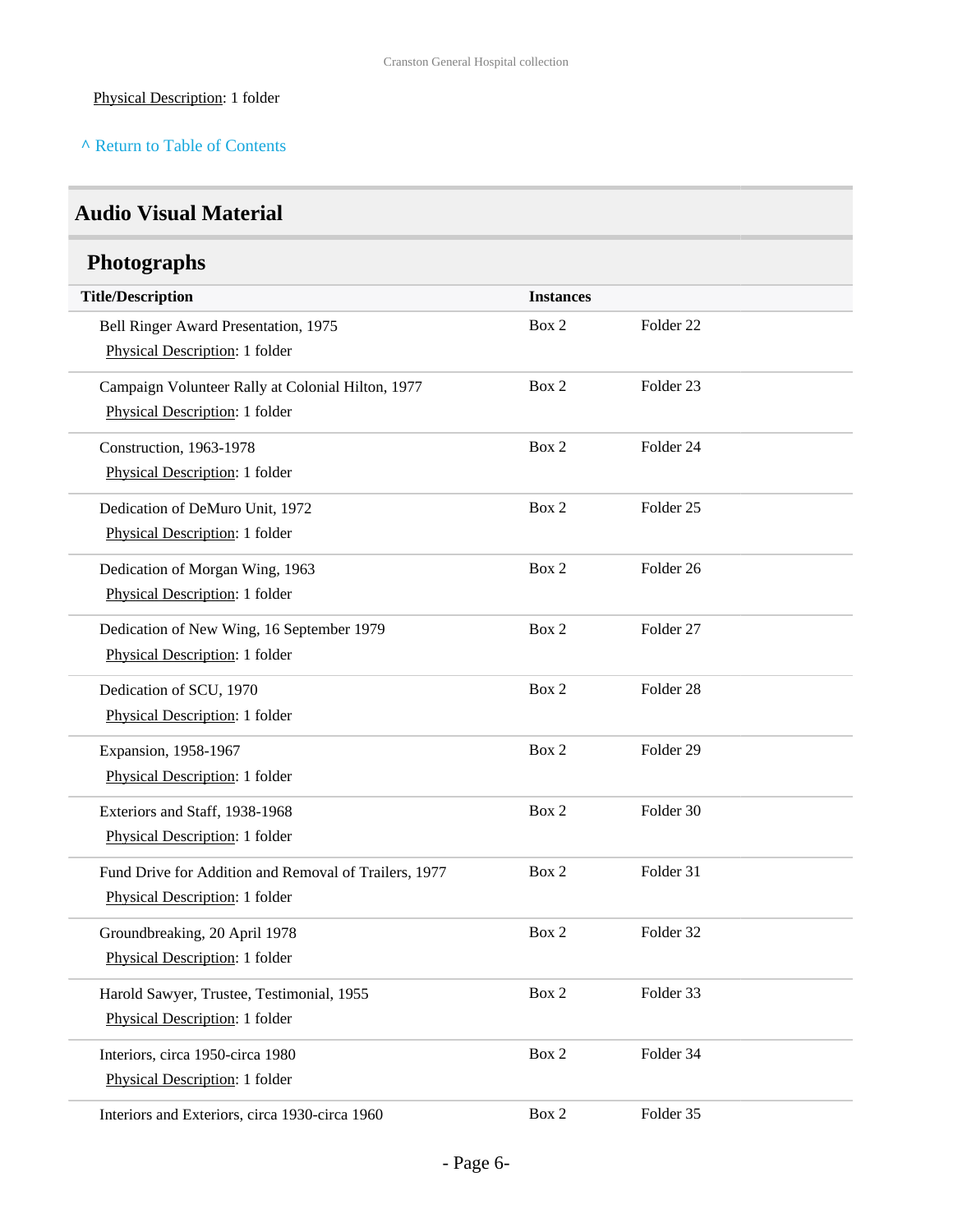| Joseph H. O'Neill, Administrator, 1970-1973, undated<br>Physical Description: 1 folder | Box 2 | Folder 36 |  |
|----------------------------------------------------------------------------------------|-------|-----------|--|
| Ladies Auxiliary, 1968<br>Physical Description: 1 folder                               | Box 2 | Folder 37 |  |
| Mayor Cianci's Cocktail Party, 1977<br>Physical Description: 1 folder                  | Box 1 | Folder 38 |  |
| Mounted for Exhibit, 1950, 1959, undated<br>Physical Description: 1 folder             | Box 3 | Folder 39 |  |
| One Hundred Years Plaque, 11 December 1974<br>Physical Description: 1 folder           | Box 2 | Folder 40 |  |
| Open House, 1977<br>Physical Description: 1 folder                                     | Box 2 | Folder 41 |  |
| Osteopathic Medicine Week, 1980<br>Physical Description: 1 folder                      | Box 2 | Folder 42 |  |
| Osteopathic Needs Law Passage Days, 1974<br>Physical Description: 1 folder             | Box 2 | Folder 43 |  |
| Paul Reiman, Administrator, circa 1960<br>Physical Description: 1 folder               | Box 2 | Folder 44 |  |
| "Preemie" Born at CGHO, 1963<br>Physical Description: 1 folder                         | Box 2 | Folder 45 |  |
| Presentation of Flag Honoring Dr. W. E. Kirby, 1976<br>Physical Description: 1 folder  | Box 2 | Folder 46 |  |
| RIPSRO Signing Agreement, 1977<br>Physical Description: 1 folder                       | Box 2 | Folder 47 |  |
| Sweepstakes, 1981<br>Physical Description: 1 folder                                    | Box 2 | Folder 48 |  |
| Unidentified, circa 1930-circa 1980<br>Physical Description: 2 folders                 | Box 2 | Folder 49 |  |
| Wedding at CGHO, 1979<br>Physical Description: 1 folder                                | Box 2 | Folder 50 |  |
| Wine, Cheese Party for Volunteers, undated<br>Physical Description: 1 folder           | Box 2 | Folder 51 |  |
|                                                                                        |       |           |  |

#### Physical Description: 1 folder

# **Image**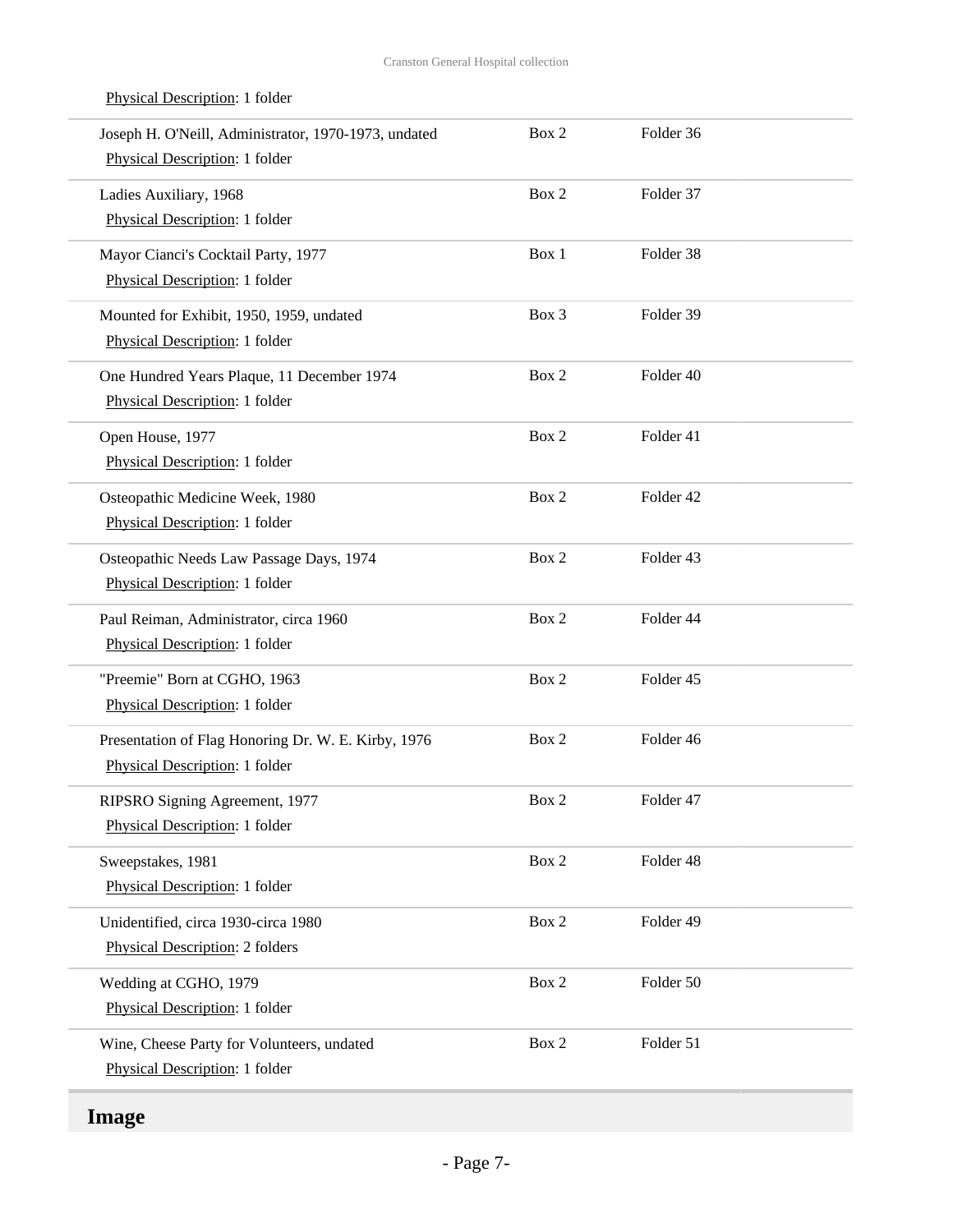<span id="page-7-0"></span>

| <b>Title/Description</b>                                                                | <b>Instances</b> |             |
|-----------------------------------------------------------------------------------------|------------------|-------------|
| Osteopathic Hospital of Rhode Island, undated                                           | Box 2            | Folder 52   |
| Physical Description: 1 folder                                                          |                  |             |
|                                                                                         |                  |             |
| A Return to Table of Contents                                                           |                  |             |
|                                                                                         |                  |             |
| Reel to Reel: Presentation, 1981                                                        | Box 4            | Reel 53     |
| Physical Description: 1 reel                                                            |                  |             |
| <b>Slides</b>                                                                           |                  |             |
| <b>Title/Description</b>                                                                | <b>Instances</b> |             |
| 50th Anniversary, 1983                                                                  | Box 4            | Folder 54   |
| Physical Description: 1 folder                                                          |                  |             |
| Program, 1981                                                                           | Box 4            | Folder 55   |
| Physical Description: 1 folder                                                          |                  |             |
| Sports Medicine, undated                                                                | Box 4            | Folder 56   |
| Physical Description: 1 folder                                                          |                  |             |
|                                                                                         | Box 4            | Cassette 57 |
| VHS: "Joint Rehabilitation Program/Cranston General and Rhode<br>Island Hospital", 1986 |                  |             |
| Physical Description: 1 cassette                                                        |                  |             |
|                                                                                         |                  |             |
| A Return to Table of Contents                                                           |                  |             |
|                                                                                         |                  |             |
| Chapel Memorial Volume, 1979-1980                                                       | Box 1            | Volume 58   |
| Physical Description: 1 volume                                                          |                  |             |
| Cranston General Hospital Recognition Week, City of Cranston<br>Proclamation, 1983      | Box 1            | Folder 59   |
| Physical Description: 1 folder                                                          |                  |             |
| Ephemera, 1966-1985, undated                                                            | Box 1            | Folder 60   |
| Physical Description: 1 folder                                                          |                  |             |
| 50th Annual Meeting, 1983                                                               | Box 1            | Folder 61   |
| Physical Description: 1 folder                                                          |                  |             |
| History, undated                                                                        | Box 1            | Folder 62   |
| Physical Description: 1 folder                                                          |                  |             |
|                                                                                         | Box 1            | Folder 63   |
| Hospital Family Dinner, 1959<br>Physical Description: 1 folder                          |                  |             |
|                                                                                         |                  |             |

# <span id="page-7-1"></span>**Newspaper Clippings, 1963-2000, undated**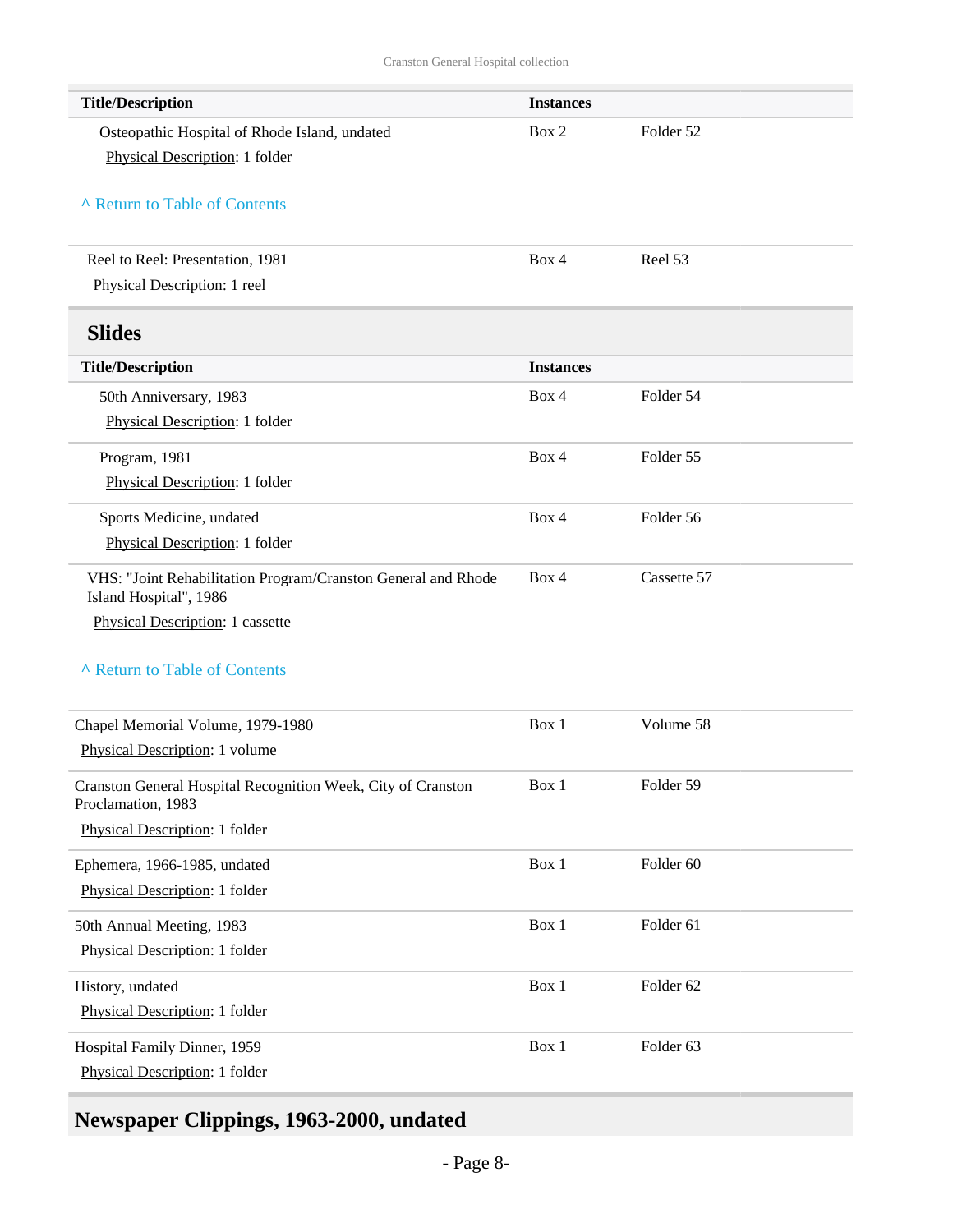Physical Description: 4 folders

Physical Description: 5 Volumes

<span id="page-8-0"></span>

| <b>Title/Description</b>                              | <b>Instances</b> |                      |
|-------------------------------------------------------|------------------|----------------------|
| undated, undated                                      | Box 1            | Folder 64            |
| Physical Description: 1 folder                        |                  |                      |
| 1963-1995, 1963-1965                                  | Box 1            | Folder <sub>65</sub> |
| Physical Description: 1 folder                        |                  |                      |
| 1981-1982, 1981-1982                                  | Box 1            | Folder <sub>66</sub> |
| Physical Description: 1 folder                        |                  |                      |
| Dr. Donald Bortle, 2000                               | Box 1            | Folder <sub>67</sub> |
| Physical Description: 1 folder                        |                  |                      |
| 1976-1978, 1976-1978                                  | Box 5            | Volume 68            |
| Physical Description: 1 volume                        |                  |                      |
| 1978-1980, 1978-1980                                  | Box 5            | Volume 69            |
| Physical Description: 1 volume                        |                  |                      |
| 1980-1981, 1980-1981                                  | Box 6            | Volume 70            |
| Physical Description: 1 volume                        |                  |                      |
| 1982, 1982                                            | Box 6            | Volume 71            |
| Physical Description: 1 volume                        |                  |                      |
| 1966, 1983, 1963, 1983                                | Box 6            | Volume 72            |
| Physical Description: 1 volume                        |                  |                      |
| A Return to Table of Contents                         |                  |                      |
|                                                       |                  |                      |
| Osteopathic Hospital of Maine, 1984, undated          | Box 1            | Folder <sub>73</sub> |
| Physical Description: 1 folder                        |                  |                      |
| Professional Promotional Material, 1957-1959, undated |                  |                      |
| Physical Description: 3 folders                       |                  |                      |
|                                                       |                  |                      |
| <b>Title/Description</b>                              | <b>Instances</b> |                      |
| American Osteopathic Association, 1957, undated       | Box 1            | Folder 74            |
| Physical Description: 1 folder                        |                  |                      |
| Osteopathic Education, undated                        | Box 1            | Folder <sub>75</sub> |
| Physical Description: 1 folder                        |                  |                      |
| Poster: "Osteopathy in America", 1959                 | Box 1            | Folder 76            |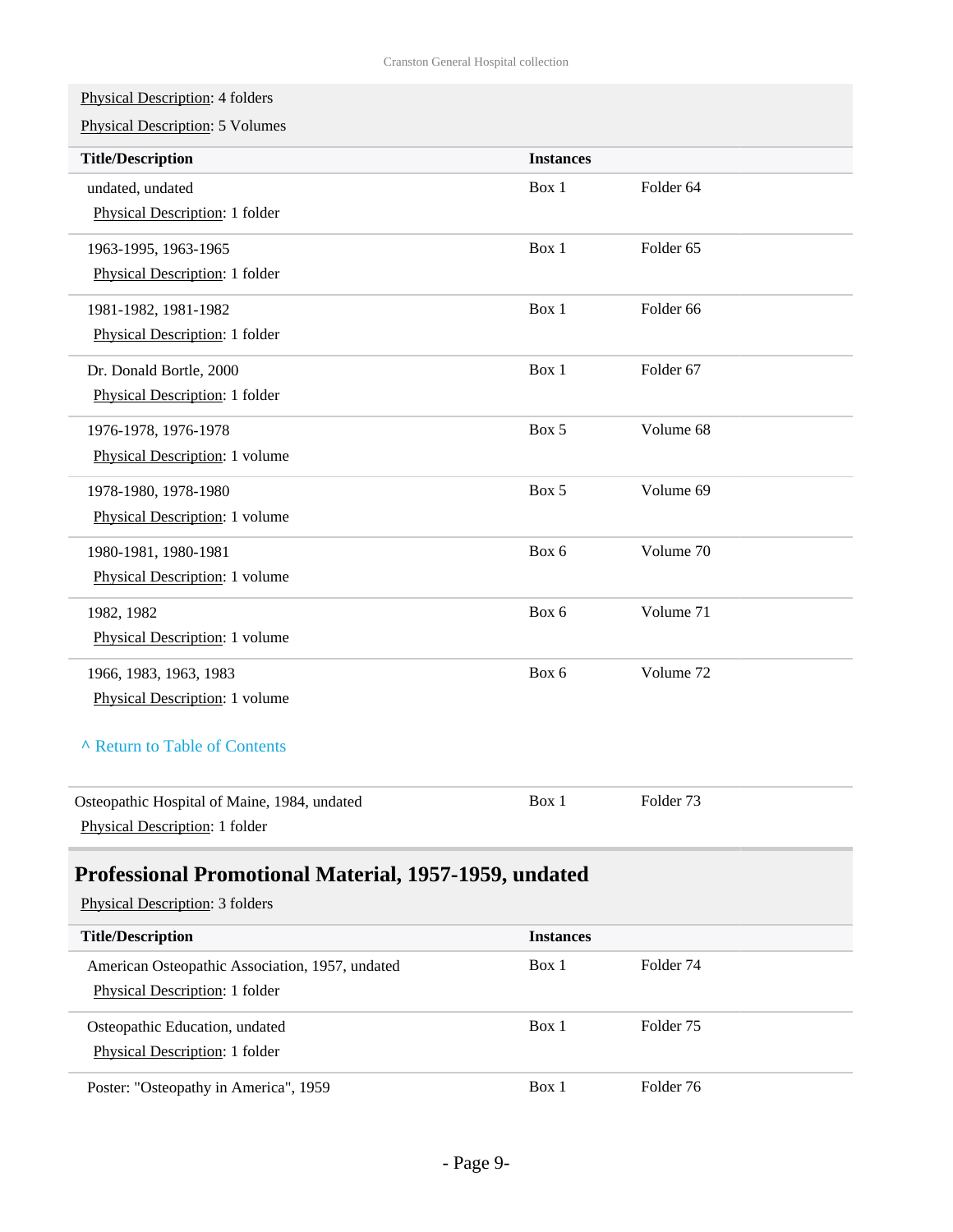#### Physical Description: 1 folder

#### **^** [Return to Table of Contents](#page-1-0)

### <span id="page-9-0"></span>**Publications, 1959-1992, undated**

Physical Description: 8 folders

| <b>Title/Description</b>                                     | <b>Instances</b> |                      |
|--------------------------------------------------------------|------------------|----------------------|
| Expansion, 1974                                              | Box 1            | Folder 77            |
| Physical Description: 1 folder                               |                  |                      |
| In Touch, 1992                                               | Box 1            | Folder <sub>78</sub> |
| Physical Description: 1 folder                               |                  |                      |
| Osteo Patter, 1989                                           | Box 1            | Folder 79            |
| Osteopathic General Hospital of Rhode Island News, 1963-1969 | Box 1            | Folder <sub>80</sub> |
| Physical Description: 1 folder                               |                  |                      |
| OMT, Our Monthly Tales, 1980-1981, undated                   | Box 1            | Folder <sub>81</sub> |
| Physical Description: 1 folder                               |                  |                      |
| Pulse Beats, 1970-1990                                       | Box 1            | Folder <sub>82</sub> |
| Physical Description: 1 folder                               |                  |                      |
| Staff Directory, undated                                     | Box 1            | Folder <sub>83</sub> |
| Physical Description: 1 folder                               |                  |                      |
| Staff News Bulletin, 1959-1960                               | Box 1            | Folder <sub>84</sub> |
| Physical Description: 1 folder                               |                  |                      |

**^** [Return to Table of Contents](#page-1-0)

## <span id="page-9-1"></span>**Rhode Island Society of Osteoapthic Physicians and Surgeons, 1956-1958, undated**

Physical Description: 2 folders

| <b>Title/Description</b>                                         | <b>Instances</b> |                      |
|------------------------------------------------------------------|------------------|----------------------|
| Ephemera, 1958, undated<br><b>Physical Description: 1 folder</b> | Box 1            | Folder <sub>85</sub> |
| News Bulletin, 1956-1958<br>Physical Description: 1 folder       | Box 1            | Folder <sub>86</sub> |

**^** [Return to Table of Contents](#page-1-0)